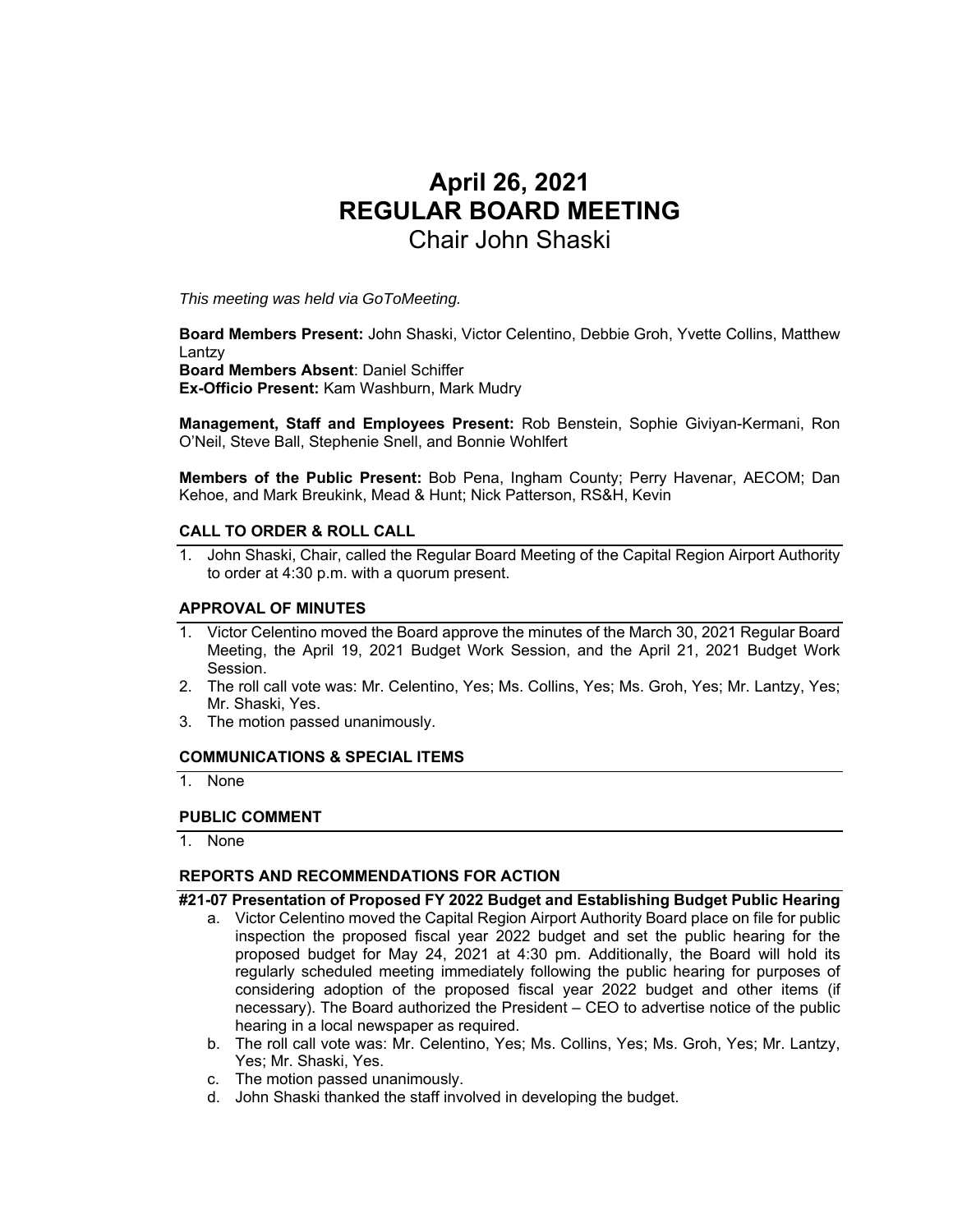## **#21-08 Employment Agreement for President – CEO**

- a. Debbie Groh moved the Capital Region Airport Authority Board approve Resolution 21- 08 authorizing the Chair (or his designee) to sign the Employment Agreement for President – CEO (Nicole Noll-Williams).
- b. The roll call vote was: Mr. Celentino, Yes; Ms. Collins, Yes; Ms. Groh, Yes; Mr. Lantzy, Yes; Mr. Shaski, Yes.
- c. The motion passed unanimously.
- d. John Shaski formally welcomed Nicole Noll-Williams and added that we are looking forward to her May 10, 2021 start date.

## **#21-09 Revised Defined Contribution Retirement Plan for Authority President - CEO**

- a. Matthew Lantzy moved the Capital Region Airport Authority Board authorize the Director of Finance & Accounting to revise the Defined Contribution Retirement Plan offered by MERS for the new President – CEO and authorized the Interim President – CEO to amend the Employee Policy and Procedures Manual to reflect the revised plan and to sign all related documents on behalf of the Authority.
- b. The roll call vote was: Mr. Celentino, Yes; Ms. Collins, Yes; Ms. Groh, Yes; Mr. Lantzy, Yes; Mr. Shaski, Yes.
- c. The motion passed unanimously.

# **REPORTS**

# **Sophie Giviyan-Kermani, Director of Finance & Accounting**

Presented financials for period ending February 28, 2021.

• Debbie Groh commented that she likes the "Other Revenue Detail" (page 5) broken out.

# **Robert Benstein, Interim President & CEO**

## General News

The Michigan Department of Environment, Great Lakes, and Energy (EGLE) will begin precautionary testing of residential drinking wells near the airport for PFAS beginning the week of May 3rd.

Our FAA-mandated triennial full-scale emergency exercise is scheduled for May 11<sup>th</sup> at 10:00 AM. The scenario is based on the crash of a 50-seat CRJ aircraft. The full-scale exercise is a comprehensive test and is intended to evaluate the operational capability of the emergency management system in a stress environment with actual mobilization and deployment of personnel and resources.

Our annual FAA certification/safety inspection is scheduled for May 24<sup>th</sup>.

## Air Service Updates

- It appears that Delta Air Lines will be adding a fourth flight to DTW in June; in addition, they will be upgrading their early morning departure to a CRJ-900 (76 seats).
- United Airlines will likely be retaining their current schedule of one flight per day through the end of the year; however, they plan to upgrade the aircraft to an E-170 (65 seats).

Debbie Groh asked if there are any updates regarding the Master Plan survey at Mason (TEW) since the Mead & Hunt meeting. Rob Benstein shared that results are not available yet, but they were very pleased with the number of responses (54); higher than most airports, which shows we have a very engaged tenant group at Mason. Rob added that he or Mead & Hunt could prepare a presentation/summary for the board.

Victor Celentino thanked Rob and Sophie for contacting Mr. Fowler with the Equalization office regarding the millage estimate. Victor also asked if we know the amount of the American Rescue